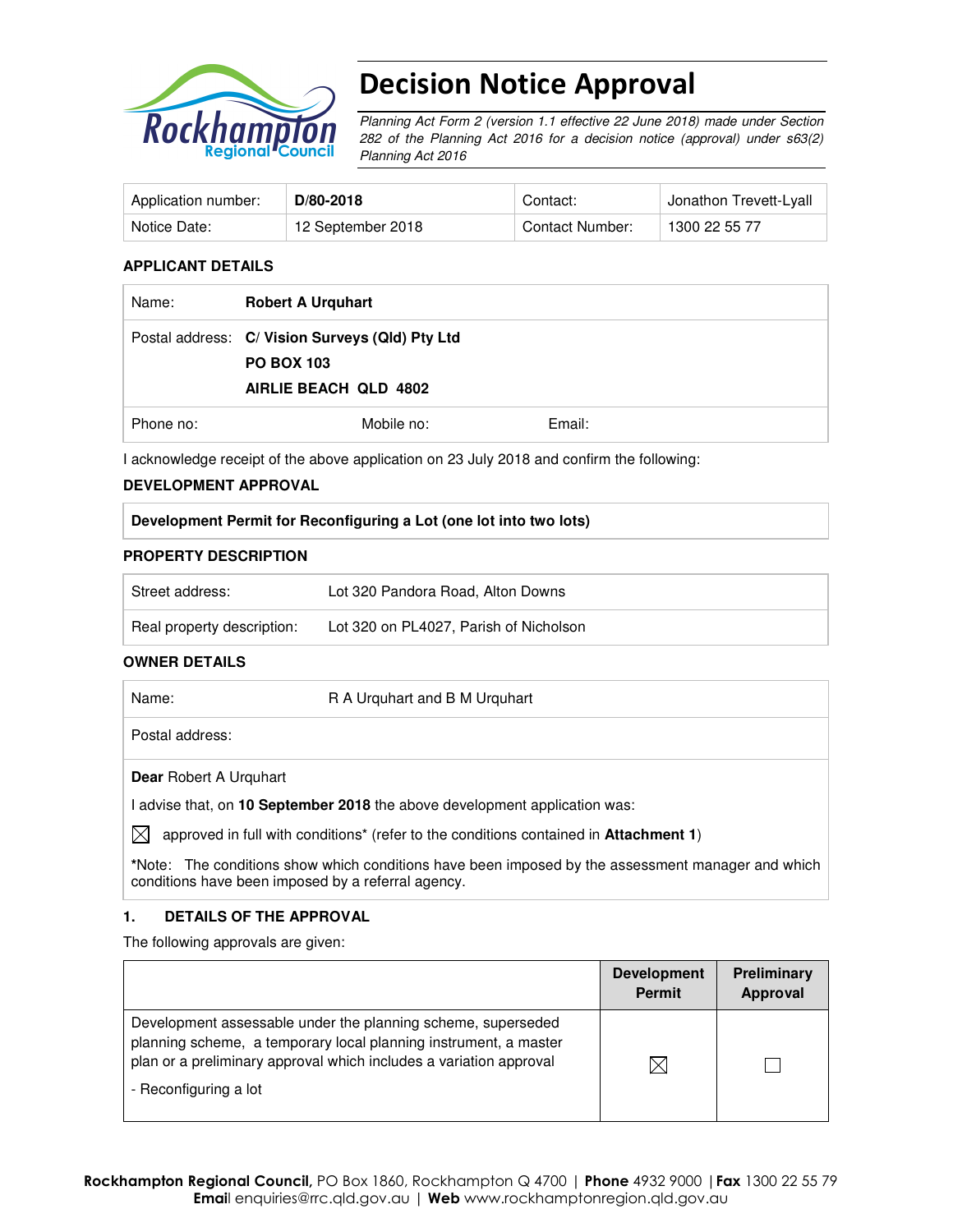## **2. CONDITIONS**

This approval is subject to the conditions in Attachment 1.

#### **3. FURTHER DEVELOPMENT PERMITS REQUIRED NIL**

#### **4. REFERRAL AGENCIES** NIL

#### **5. THE APPROVED PLANS**

#### **The approved development must be completed and maintained generally in accordance with the approved drawings and documents:**

| <b>Plan/Document Name</b> | <b>Plan/Document Reference</b> | Dated        |
|---------------------------|--------------------------------|--------------|
| Proposal Plan             | 18403-PP-01, Rev A             | 11 July 2018 |

#### **6. CURRENCY PERIOD FOR THE APPROVAL (s.85 of the Planning Act)**

The standard currency periods stated in section 85 of Planning Act 2016 apply to each aspect of development in this approval, if not stated in the conditions of approval attached.

# **7. STATEMENT OF REASONS**

| Description of the<br>development                  | The proposed development is for Reconfiguring a Lot (one lot into two lots)                                                                                                                                                                                                                                                                                     |  |  |
|----------------------------------------------------|-----------------------------------------------------------------------------------------------------------------------------------------------------------------------------------------------------------------------------------------------------------------------------------------------------------------------------------------------------------------|--|--|
| <b>Reasons for Decision</b>                        | The proposed use does not compromise the strategic framework in the<br>a)<br>Rockhampton Region Planning Scheme 2015;                                                                                                                                                                                                                                           |  |  |
|                                                    | Assessment of the development against the relevant zone purpose,<br>b)<br>planning scheme codes and planning scheme policies demonstrates<br>that the proposed development will not cause significant adverse<br>impacts on the surrounding natural environment, built environment and<br>infrastructure, community facilities, or local character and amenity; |  |  |
|                                                    | The proposed development does not compromise the relevant State<br>C)<br>Planning Policy.                                                                                                                                                                                                                                                                       |  |  |
| <b>Assessment</b><br><b>Benchmarks</b>             | The proposed development was assessed against the following assessment<br>benchmarks:<br>Rural Zone Code;                                                                                                                                                                                                                                                       |  |  |
|                                                    | Access, Parking and Transport Code;<br>$\bullet$<br>Filling and Excavation Code;<br>٠                                                                                                                                                                                                                                                                           |  |  |
|                                                    | Landscape Code;<br>٠<br>Reconfiguring a Lot Code;<br>٠                                                                                                                                                                                                                                                                                                          |  |  |
|                                                    | Stormwater Management Code; and                                                                                                                                                                                                                                                                                                                                 |  |  |
|                                                    | Water and Sewer Code.                                                                                                                                                                                                                                                                                                                                           |  |  |
| <b>Compliance with</b><br>assessment<br>benchmarks | The development was assessed against all of the assessment benchmarks<br>listed above and complies with all of these.                                                                                                                                                                                                                                           |  |  |
| <b>Matters prescribed by</b>                       | The State Planning Policy - Part E;<br>٠                                                                                                                                                                                                                                                                                                                        |  |  |
| regulation                                         | The Central Queensland Regional Plan;<br>٠                                                                                                                                                                                                                                                                                                                      |  |  |
|                                                    | The Rockhampton Region Planning Scheme 2015.                                                                                                                                                                                                                                                                                                                    |  |  |
|                                                    | The common material, being the material submitted with the<br>application.                                                                                                                                                                                                                                                                                      |  |  |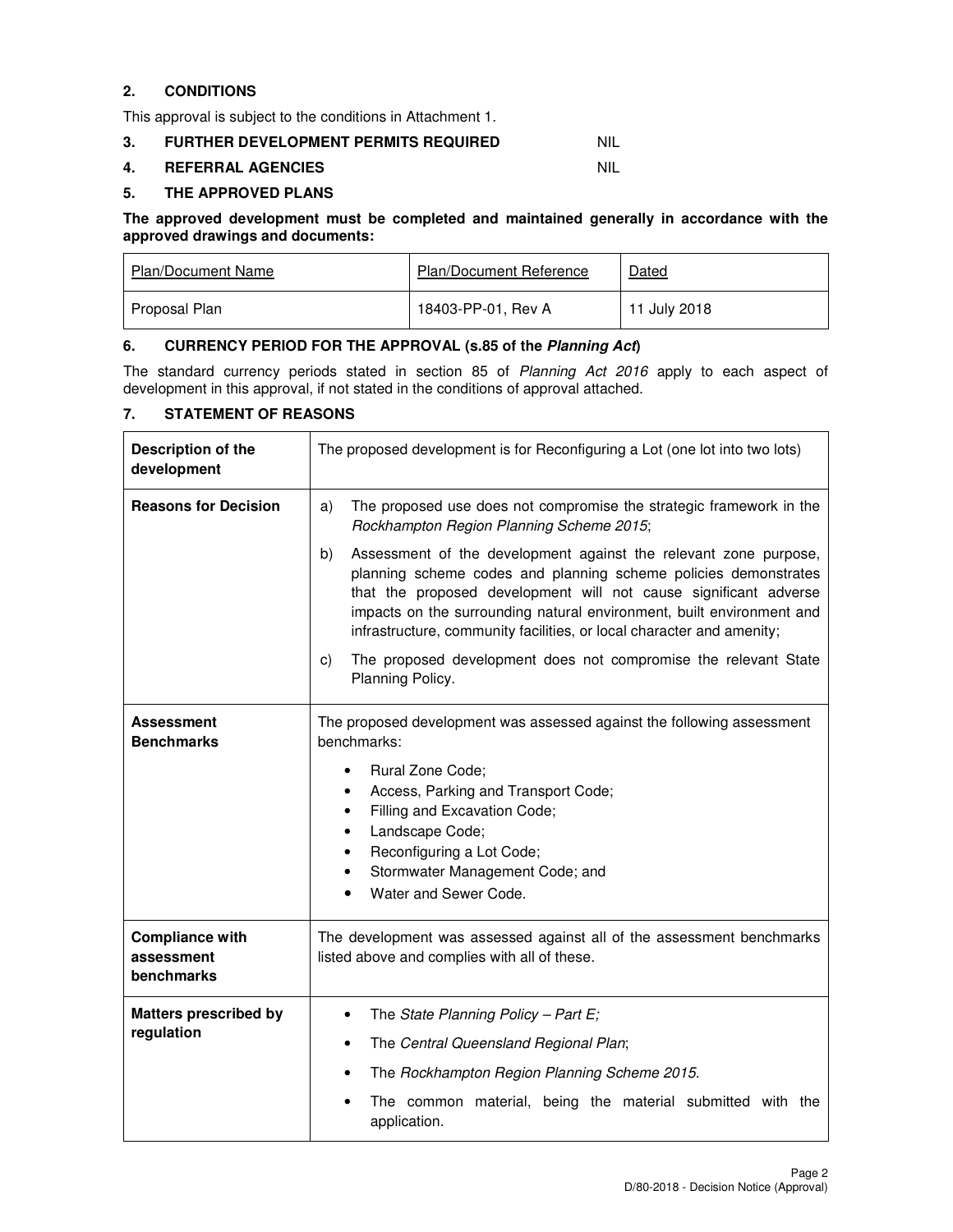## **8. APPEAL RIGHTS**

The rights of an applicant to appeal to a tribunal or the Planning and Environment Court against a decision about a development application are set out in chapter 6, part 1 of the Planning Act 2016. There may also be a right to make an application for a declaration by a tribunal (see chapter 6, part 2 of the Planning Act 2016).

#### Appeal by an applicant

An applicant for a development application may appeal to the Planning and Environment Court against the following:

- the refusal of all or part of the development application
- a provision of the development approval
- the decision to give a preliminary approval when a development permit was applied for
- a deemed refusal of the development application.

An applicant may also have a right to appeal to the Development tribunal. For more information, see schedule 1 of the Planning Act 2016.

The timeframes for starting an appeal in the Planning and Environment Court are set out in section 229 of the Planning Act 2016.

**Attachment 2** is an extract from the Planning Act 2016 that sets out the applicant's appeal rights and the appeal rights of a submitter.

#### **9. WHEN THE DEVELOPMENT APPROVAL TAKES EFFECT**

This development approval takes effect:

From the time the decision notice is given – if there is no submitter and the applicant does not appeal the decision to the court.

Or

When the submitter's appeal period ends – if there is a submitter and the applicant does not appeal the decision to the court.

Or

Subject to the decision of the court, when the appeal is finally decided  $-$  if an appeal is made to the court.

#### **10. ASSESSMENT MANAGER**

| Name: | Tarnya Fitzgibbon             | Signature: | Date: 12 September 2018 |
|-------|-------------------------------|------------|-------------------------|
|       | <b>COORDINATOR</b>            |            |                         |
|       | <b>DEVELOPMENT ASSESSMENT</b> |            |                         |

#### **Attachment 1 – Conditions of the approval**

**Part 1 – Conditions imposed by the assessment manager** [Note: where a condition is imposed about infrastructure under Chapter 4 of the Planning Act 2016, the relevant provision of the Act under which this condition was imposed must be specified.]

#### **Attachment 2—Extract on appeal rights**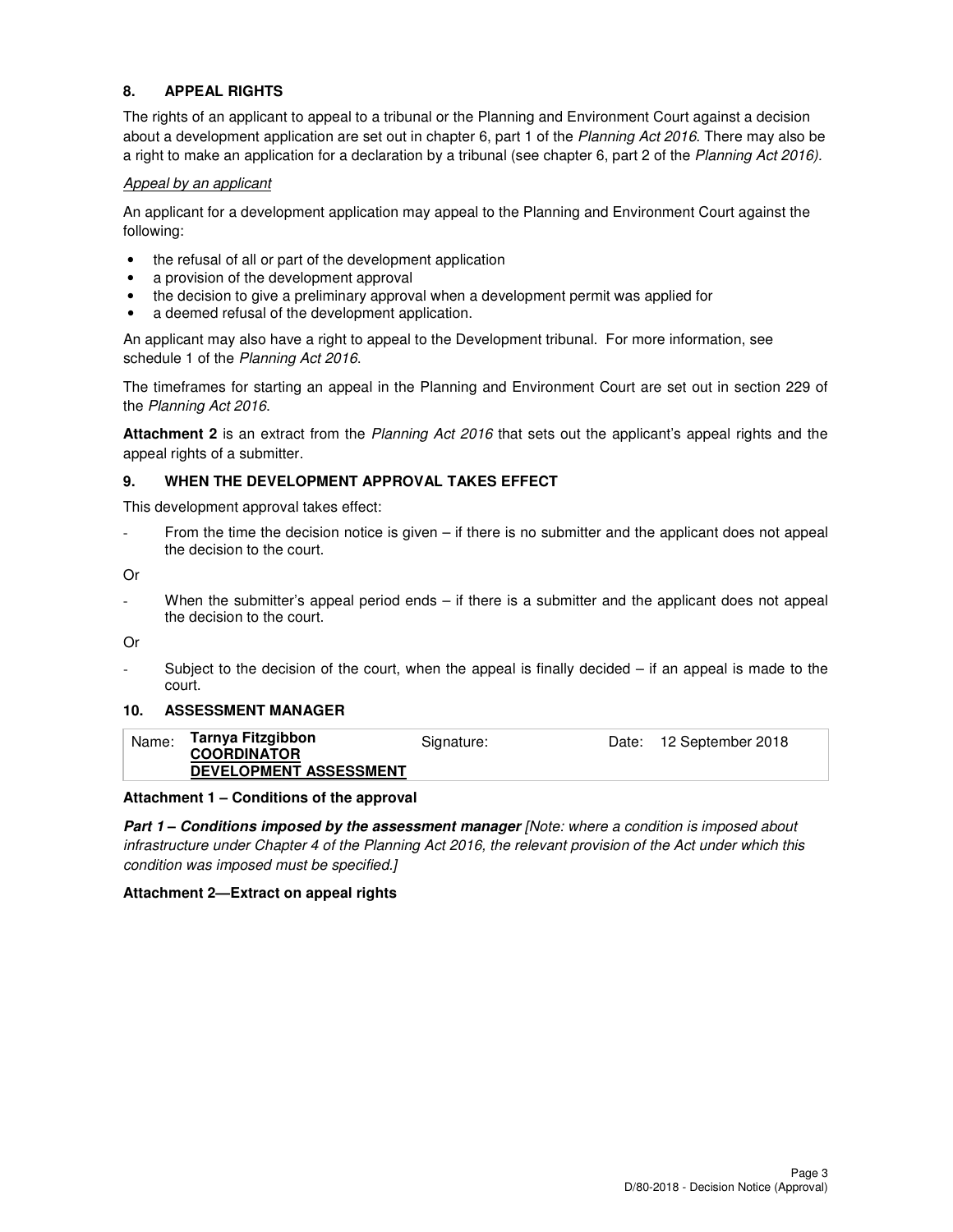

# **Attachment 1 – Part 1 Rockhampton Regional Council Conditions**

Planning Act 2016

# 1.0 ADMINISTRATION

- 1.1 The Developer and his employee, agent, contractor or invitee is responsible for ensuring compliance with the conditions of this development approval.
- 1.2 Where these Conditions refer to "Council" in relation to requiring Council to approve or to be satisfied as to any matter, or conferring on the Council a function, power or discretion, that role may be fulfilled in whole or in part by a delegate appointed for that purpose by the Council.
- 1.3 All conditions, works, or requirements of this development approval must be undertaken and completed:
	- 1.3.1 to Council's satisfaction;
	- 1.3.2 at no cost to Council; and
	- 1.3.3 prior to the issue of the Approval Certificate for the Survey Plan,

unless otherwise stated.

- 1.4 Infrastructure requirements of this development approval must be contributed to the relevant authorities, where applicable, at no cost to Council, prior to the issue of the Survey Plan Approval Certificate, unless otherwise stated.
- 1.5 All works must be designed, constructed and maintained in accordance with the relevant Council policies, guidelines and standards, unless otherwise stated.
- 1.6 All engineering drawings/specifications, design and construction works must be in accordance with the requirements of the relevant Australian Standards and must be approved, supervised and certified by a Registered Professional Engineer of Queensland.

# 2.0 APPROVED PLANS AND DOCUMENTS

2.1 The approved development must be completed and maintained generally in accordance with the approved plans and documents, except where amended by any condition of this development approval:

| <b>Plan/Document Name</b> | Plan/Document Reference | Dated        |
|---------------------------|-------------------------|--------------|
| Proposal Plan             | 18403-PP-01, Rev A      | 11 July 2018 |

2.2 Where there is any conflict between the conditions of this development approval and the details shown on the approved plans and documents, the conditions of this development approval must prevail.

# 3.0 ACCESS WORKS

3.1 Any future access works must be designed and constructed in accordance with the Capricorn Municipal Development Guidelines.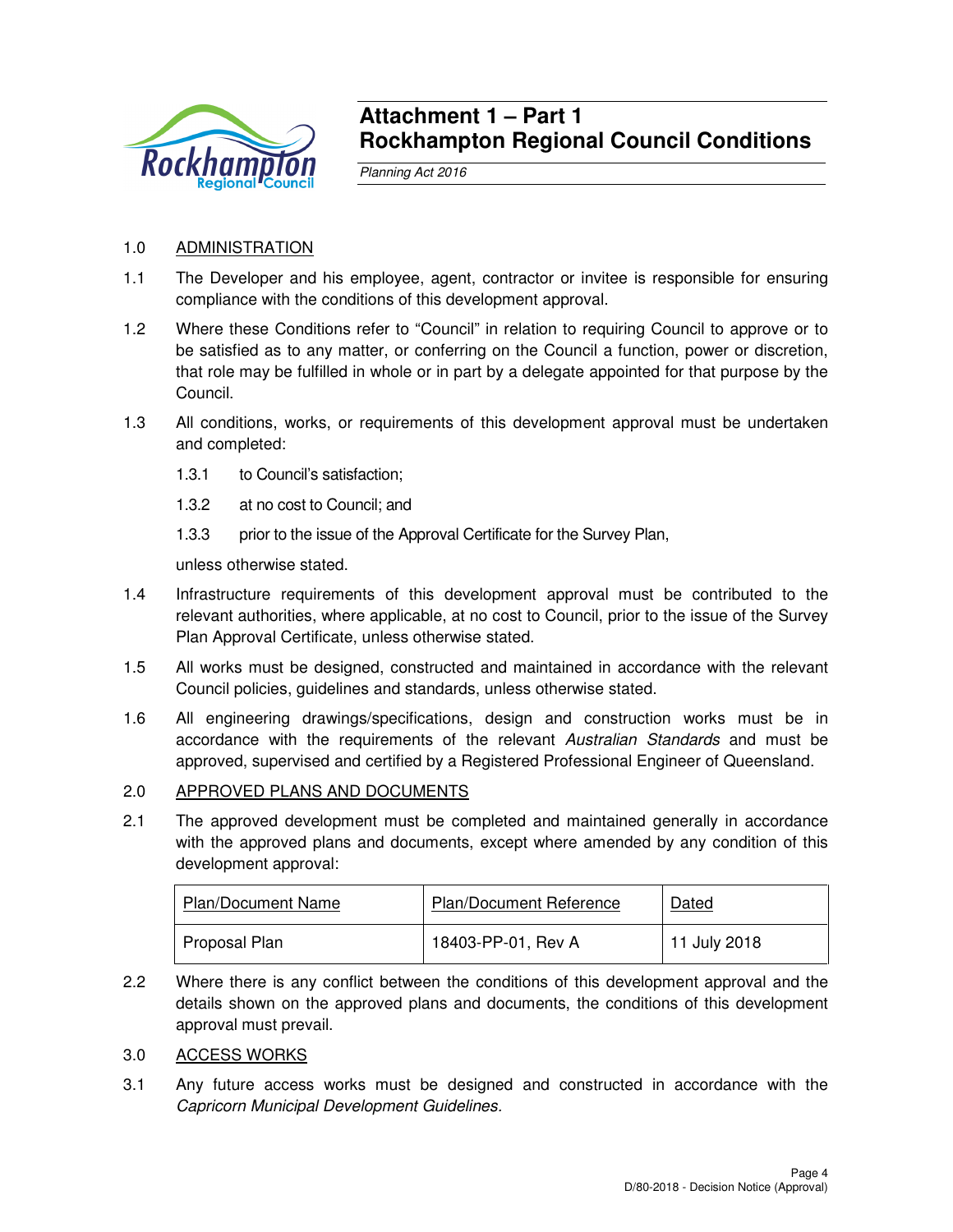# 4.0 SITE WORKS

4.1 Site works must be constructed such that they do not, at any time, in any way restrict, impair or change the natural flow of runoff water, or cause a nuisance or worsening to surrounding land or infrastructure.

## 5.0 ELECTRICITY

- 5.1 Underground electricity services to each lot must be provided in accordance with the standards and requirements of the relevant service provider.
- 5.2 A Certificate of Electricity Supply from the relevant service provider must be provided to Council, prior to the issue of the Survey Plan Approval Certificate.

Note: The applicant can enter into a Negotiated Connection Establishment Contract with the Supplier for the provisioning of electrical services and/or street lighting. Provided the Applicant has undertaken all the conditions of the contract, including providing performance security, the Supplier will issue a Certificate of Electricity Supply.

#### 6.0 TELECOMMUNICATIONS

6.1 Telecommunications services must be provided to each lot in accordance with the standards and requirements of the relevant service provider, unless otherwise stipulated by telecommunications legislation at the time of installation. This includes all necessary pits, pipes and conduits that provide a connection to the telecommunications network.

Note: The Telecommunications Act 1997 (Commonwealth) specifies where the deployment of optical fibre and the installation of fibre-ready facilities is required.

6.2 Evidence of acceptance of the works from the relevant service provider must be provided to Council, prior to the issue of the Survey Plan Approval Certificate.

Note: This will be a letter from either:

**NBN** a 'Certificate of Practical Completion";

**Telstra** a "Telecommunications Agreement/Provisioning Letter"; or

**A Licenced Carrier** under the Telecommunications Act 1997 - signed documentation from a Registered Professional Engineer of Queensland - electrical engineer.

## 7.0 ASSET MANAGEMENT

- 7.1 Any alteration necessary to electricity, telephone, water mains, sewerage mains, and/or public utility installations resulting from the development or in connection with the development, must be undertaken and completed at no cost to Council.
- 7.2 Any damage to existing stormwater, water supply and sewerage infrastructure, kerb and channel, pathway or roadway (including removal of concrete slurry from public land and Council infrastructure), that occurs while any works are being carried out in association with this development approval must be repaired at full cost to the developer. This includes the reinstatement of any existing traffic signs or pavement markings that may have been removed or damaged.

#### 8.0 OPERATING PROCEDURES

8.1 All construction materials, waste, waste skips, machinery and contractors' vehicles must be located and stored or parked within the development site. Storage of materials or parking of construction machinery or contractors' vehicles must not occur within Pandora Road or Hoppy Road.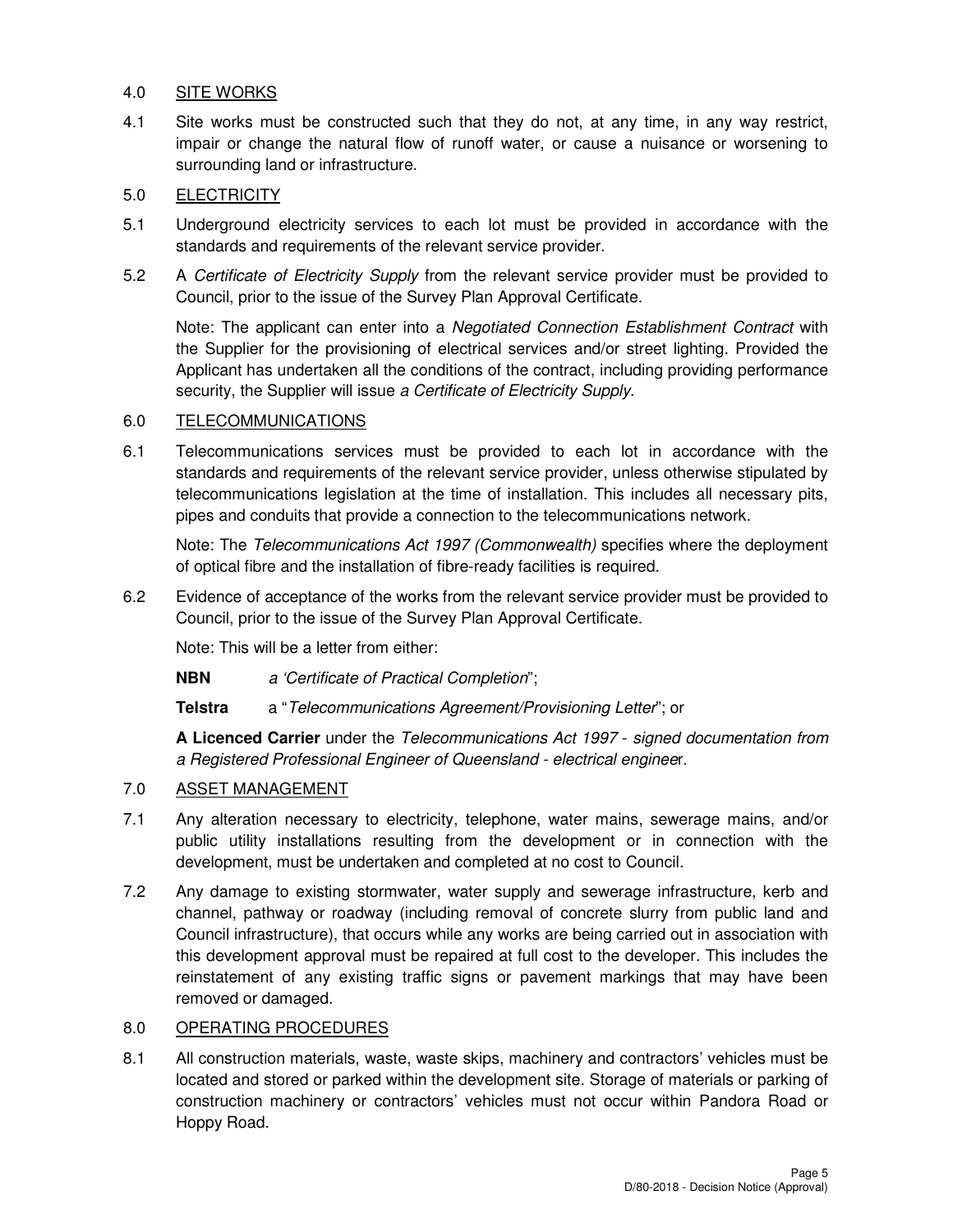#### ADVISORY NOTES

#### NOTE 1. Aboriginal Cultural Heritage

It is advised that under section 23 of the Aboriginal Cultural Heritage Act 2003, a person who carries out an activity must take all reasonable and practicable measures to ensure the activity does not harm Aboriginal cultural heritage (the "cultural heritage duty of care"). Maximum penalties for breaching the duty of care are listed in the Aboriginal cultural heritage legislation. The information on Aboriginal cultural heritage is available on the Department of Aboriginal and Torres Strait Islander Partnerships website www.datsip.qld.gov.au.

# NOTE 2. General Environmental Duty

General environmental duty under the Environmental Protection Act 1994 prohibits unlawful environmental nuisance caused by noise, aerosols, particles, dust, ash, fumes, light, odour or smoke beyond the boundaries of the development site during all stages of the development including earthworks, construction and operation.

#### NOTE 3. General Safety Of Public During Construction

The Work Health and Safety Act 2011 and Manual of Uniform Traffic Control Devices must be complied with in carrying out any construction works, and to ensure safe traffic control and safe public access in respect of works being constructed on a road.

#### NOTE 4. Plumbing and Drainage Works

For any future development proposed on Lots 1 and 2, the construction of internal sanitary drainage works must be in accordance with regulated work under the Plumbing and Drainage Act and including the provision of On-site sewerage and disposal in accordance with the Queensland Plumbing and Wastewater Code and Council's Plumbing & Drainage Policies.

For any future development proposed on Lots 1 and 2, the construction of internal plumbing works must be in accordance with regulated work under the Plumbing and Drainage Act and Council's Plumbing and Drainage Policies. Including the provision of adequate on-site water storage for domestic and fire-fighting purposes and may include bore, dams, water storage tanks or a combination of each. The water storage must be easily accessible having regard to pedestrian and vehicular access.

#### NOTE 5. Works in Road Reserve Permit

It is advised that a Works in Road Reserve Permit (including a fee for the vehicle crossover and compliant with Standard Capricorn Municipal Development Guidelines, Standard Drawings) will be required for any future access works.

# NOTE 6. Infrastructure Charges Notice

This application is subject to infrastructure charges in accordance with Council policies. The charges are presented on an Infrastructure Charges Notice.

#### NOTE 7. Rural Addressing

Rural addressing must be provided to each lot in accordance with Council's rural addressing procedures.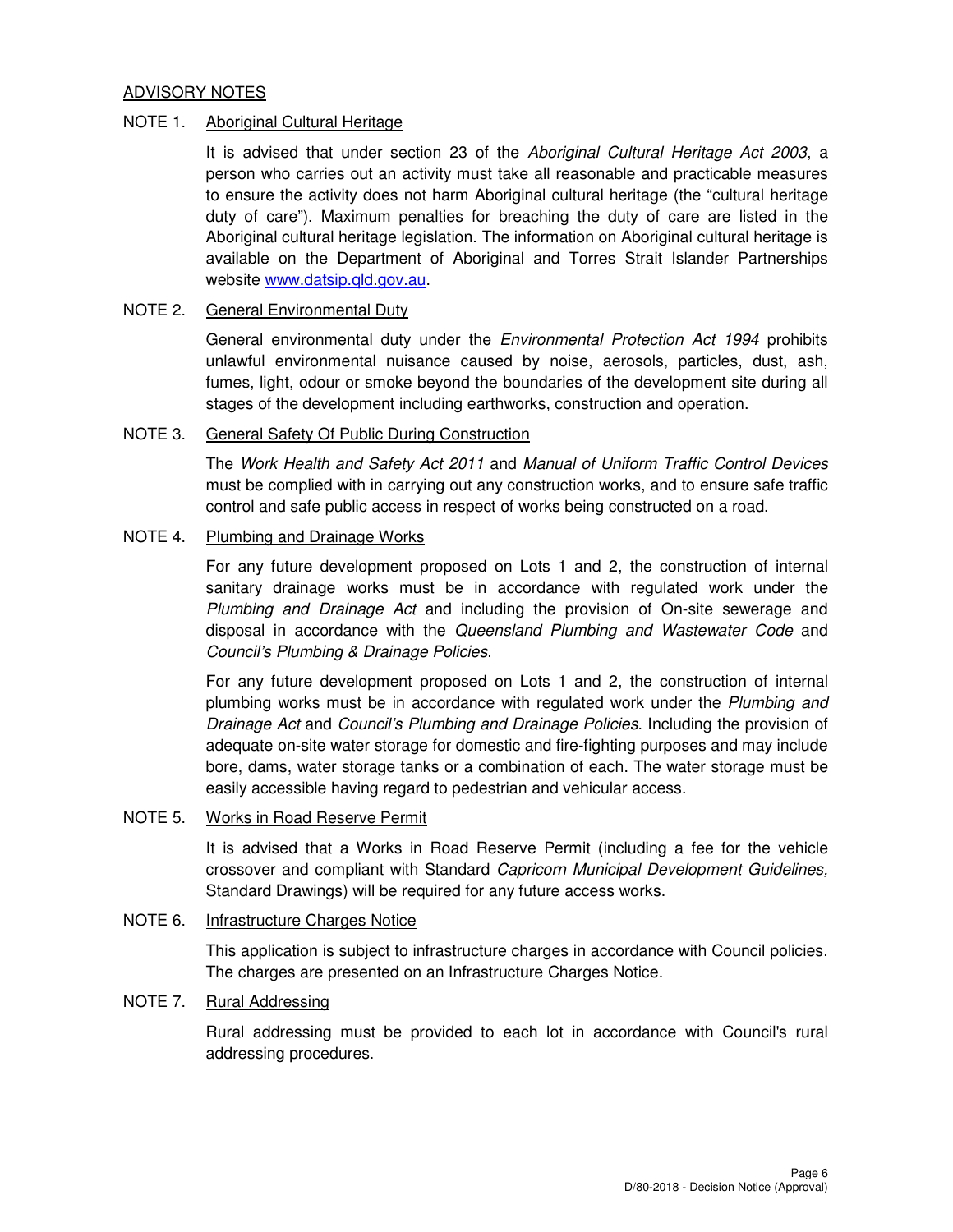

# **Attachment 2 - Appeal Rights**

PLANNING ACT 2016

The following is an extract from the Planning Act 2016 (Chapter 6)

#### **Appeal rights**

#### **229 Appeals to tribunal or P&E Court**

- (1) Schedule 1 states—
	- (a) matters that may be appealed to— (i) either a tribunal or the P&E Court; or (ii) only a tribunal; or (iii) only the P&E Court; and
	- (b) the person—
		- (i) who may appeal a matter (the **appellant**); and
		- (ii) who is a respondent in an appeal of the matter; and (iii) who is a co-respondent in an appeal of the matter; and
		- (iv) who may elect to be a co-respondent in an appeal of the matter.
- (2) An appellant may start an appeal within the appeal period.
- (3) The **appeal period** is—
	- (a) for an appeal by a building advisory agency—10 business days after a decision notice for the decision is given to the agency or
	- (b) for an appeal against a deemed refusal—at any time after the deemed refusal happens; or
	- (c) for an appeal against a decision of the Minister, under chapter 7, part 4, to register premises or to renew the registration of premises—20 business days after a notice is published under section 269(3)(a) or (4); or
	- (d) for an appeal against an infrastructure charges notice— 20 business days after the infrastructure charges notice is given to the person; or
	- (e) for an appeal about a deemed approval of a development application for which a decision notice has not been given—30 business days after the applicant gives the deemed approval notice to the assessment manager; or
	- (f) for any other appeal—20 business days after a notice of the decision for the matter, including an enforcement notice, is given to the person.
	- Note—

See the P&E Court Act for the court's power to extend the appeal period.

- (4) Each respondent and co-respondent for an appeal may be heard in the appeal.
- (5) If an appeal is only about a referral agency's response, the assessment manager may apply to the tribunal or P&E Court to withdraw from the appeal.
- (6) To remove any doubt, it is declared that an appeal against an infrastructure charges notice must not be about—
	- (a) the adopted charge itself; or
	- (b) for a decision about an offset or refund—
		- (i) the establishment cost of trunk infrastructure identified in a LGIP; or
		- (ii) the cost of infrastructure decided using the method
- included in the local government's charges resolution. **230 Notice of appeal**
- (1) An appellant starts an appeal by lodging, with the registrar of the tribunal or P&E Court, a notice of appeal that—
	- (a) is in the approved form; and
	- (b) succinctly states the grounds of the appeal.
- (2) The notice of appeal must be accompanied by the required fee.
- (3) The appellant or, for an appeal to a tribunal, the registrar must, within the service period, give a copy of the notice of appeal to—
- (a) the respondent for the appeal; and
- (b) each co-respondent for the appeal; and
- (c) for an appeal about a development application under schedule 1, table 1, item 1—each principal submitter for the development application; and
- (d) for an appeal about a change application under schedule 1, table 1, item 2—each principal submitter for the change application; and
- (e) each person who may elect to become a co-respondent for the appeal, other than an eligible submitter who is not a principal submitter in an appeal under paragraph  $(c)$  or  $(d)$ ; and
- (f) for an appeal to the P&E Court—the chief executive; and
- (g) for an appeal to a tribunal under another Act—any other person who the registrar considers appropriate.
- (4) The **service period** is—
	- (a) if a submitter or advice agency started the appeal in the P&E Court—2 business days after the appeal is started; or
	- (b) otherwise—10 business days after the appeal is started.
- (5) A notice of appeal given to a person who may elect to be a co-respondent must state the effect of subsection
- (6) A person elects to be a co-respondent by filing a notice of election, in the approved form, within 10 business days after the notice of appeal is given to the person*.*
- **231 Other appeals**
- (1) Subject to this chapter, schedule 1 and the P&E Court Act, unless the Supreme Court decides a decision or other matter under this Act is affected by jurisdictional error, the decision or matter is non-appealable.
- (2) The Judicial Review Act 1991, part 5 applies to the decision or matter to the extent it is affected by jurisdictional error.
- (3) A person who, but for subsection (1) could have made an application under the Judicial Review Act 1991 in relation to the decision or matter, may apply under part 4 of that Act for a statement of reasons in relation to the decision or matter.
- (4) In this section— **decision** includes—
	- (a) conduct engaged in for the purpose of making a decision; and
	- (b) other conduct that relates to the making of a decision; and
	- (c) the making of a decision or the failure to make a decision; and
	- (d) a purported decision; and
	- (e) a deemed refusal.

**non-appealable**, for a decision or matter, means the decision or matter—

- (a) is final and conclusive; and
- (b) may not be challenged, appealed against, reviewed, quashed, set aside or called into question in any other way under the Judicial Review Act 1991 or otherwise, whether by the Supreme Court, another court, a tribunal or another entity; and
- (c) is not subject to any declaratory, injunctive or other order of the Supreme Court, another court, a tribunal or another entity on any ground.

#### **232 Rules of the P&E Court**

- (1) A person who is appealing to the P&E Court must comply with the rules of the court that apply to the appeal.
- (2) However, the P&E Court may hear and decide an appeal even if the person has not complied with rules of the P&E Court.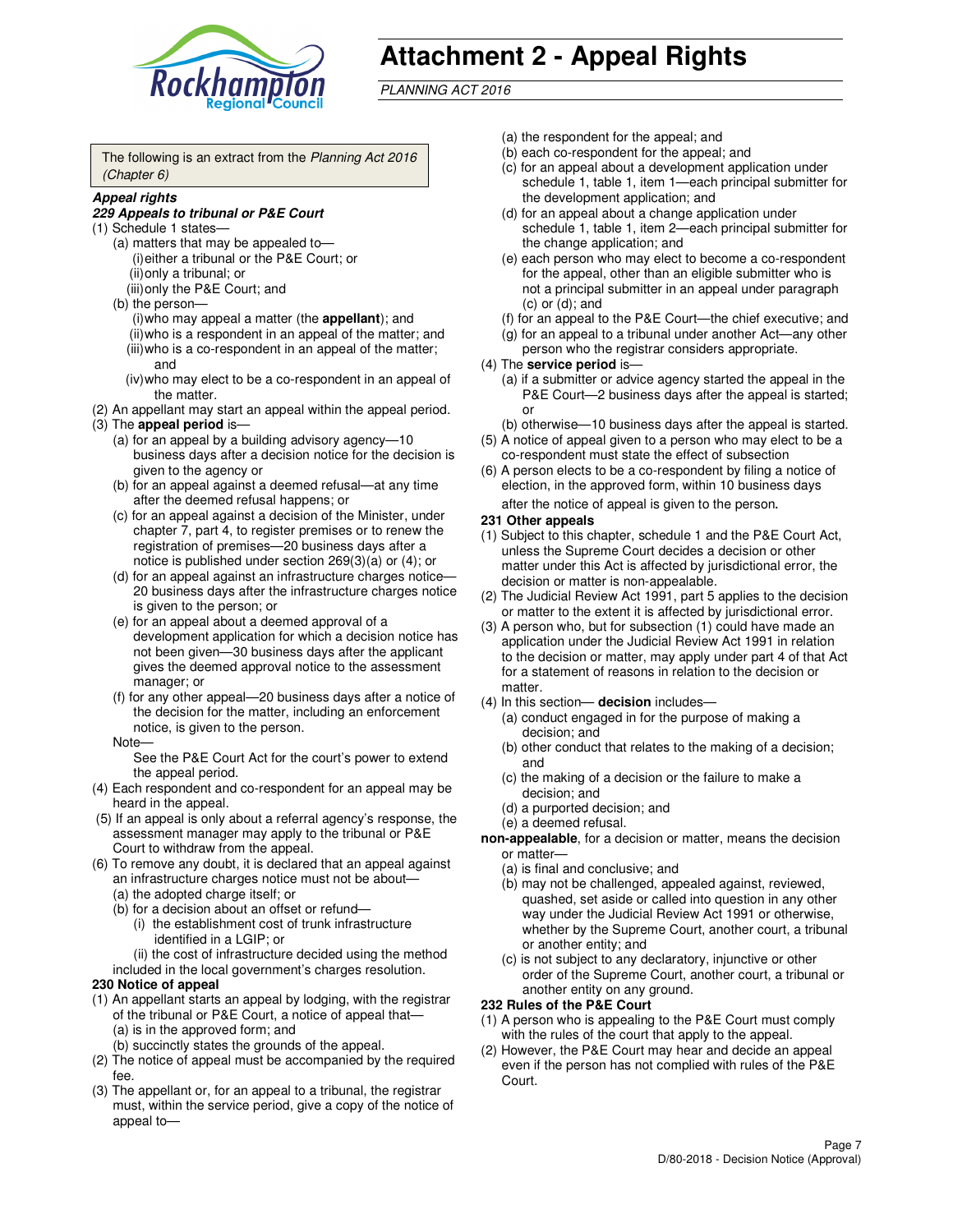

# **Appeal Rights**

PLANNING ACT 2016

# **Schedule 1**

# **Appeals section 229**

#### **1 Appeal rights and parties to appeals**

- (1) Table 1 states the matters that may be appealed to—(a) the P&E court; or (b) a tribunal.
- (2) However, table 1 applies to a tribunal only if the matter involves—
	- (a) the refusal, or deemed refusal of a development application, for—
	- (i) a material change of use for a classified building; or
	- (ii) operational work associated with building work, a retaining wall, or a tennis court; or
	- (b) a provision of a development approval for—
	- (i) a material change of use for a classified building; or
- (ii) operational work associated with building work, a retaining wall, or a tennis court; or
	- (c) if a development permit was applied for—the decision to give a preliminary approval for—
		- (i) a material change of use for a classified building; or
		- (ii) operational work associated with building work, a retaining wall, or a tennis court; or
	- (d) a development condition if—
		- (i) the development approval is only for a material change of use that involves the use of a building classified under the Building Code as a class 2 building; and
		- (ii) the building is, or is proposed to be, not more than 3 storeys; and
		- (iii) the proposed development is for not more than 60 sole-occupancy units; or
	- (e) a decision for, or a deemed refusal of, an extension application for a development approval that is only for a material change of use of a classified building; or
	- (f) a decision for, or a deemed refusal of, a change application for a development approval that is only for a material change of use of a classified building; or
	- (g) a matter under this Act, to the extent the matter relates to—
		- (i) the Building Act, other than a matter under that Act that may or must be decided by the Queensland Building and Construction Commission; or
		- (ii) the Plumbing and Drainage Act, part 4 or 5; or
	- (h) a decision to give an enforcement notice in relation to a matter under paragraphs (a) to (g); or
	- (i) a decision to give an infrastructure charges notice; or
	- (j) the refusal, or deemed refusal, of a conversion application; or
	- (k) a matter that, under another Act, may be appealed to the tribunal; or
	- (l) a matter prescribed by regulation.
- (3) Also, table 1 does not apply to a tribunal if the matter
	- involves—
	- (a) for a matter in subsection  $(2)(a)$  to  $(d)$ 
		- (i) a development approval for which the development application required impact assessment; and
		- (ii) a development approval in relation to which the assessment manager received a properly made submission for the development application; or
	- (b) a provision of a development approval about the identification or inclusion, under a variation approval, of a matter for the development.
- (4) Table 2 states the matters that may be appealed only to the P&E Court.
- (5) Table 3 states the matters that may be appealed only to the tribunal.
- (6) In each table—
	- (a) column 1 states the appellant in the appeal; and
	- (b) column 2 states the respondent in the appeal; and
	- (c) column 3 states the co-respondent (if any) in the appeal; and
	- (d) column 4 states the co-respondents by election (if any) in the appeal.
- $(7)$  If the chief executive receives a notice of appeal under section  $230(3)(f)$ , the chief executive may elect to be a corespondent in the appeal.

| Table 1<br>Appeals to the P&E Court and, for certain matters, to a tribunal                                                                                                                                                                                                                                                                    |                           |                                         |                                                       |  |
|------------------------------------------------------------------------------------------------------------------------------------------------------------------------------------------------------------------------------------------------------------------------------------------------------------------------------------------------|---------------------------|-----------------------------------------|-------------------------------------------------------|--|
| 1. Development applications<br>An appeal may be made against-<br>(a) the refusal of all or part of the development application; or<br>(b) the deemed refusal of the development application; or<br>(c) a provision of the development approval; or<br>(d) if a development permit was applied for—the decision to give a preliminary approval. |                           |                                         |                                                       |  |
| Column 1                                                                                                                                                                                                                                                                                                                                       | Column 2                  | Column 3                                | Column 4                                              |  |
| Appellant                                                                                                                                                                                                                                                                                                                                      | Respondent                | Co-respondent                           | Co-respondent by election                             |  |
| (if any)<br>$($ if any $)$                                                                                                                                                                                                                                                                                                                     |                           |                                         |                                                       |  |
| The applicant                                                                                                                                                                                                                                                                                                                                  | The assessment<br>manager | If the appeal is about<br>a concurrence | 1 A concurrence agency that is<br>not a co-respondent |  |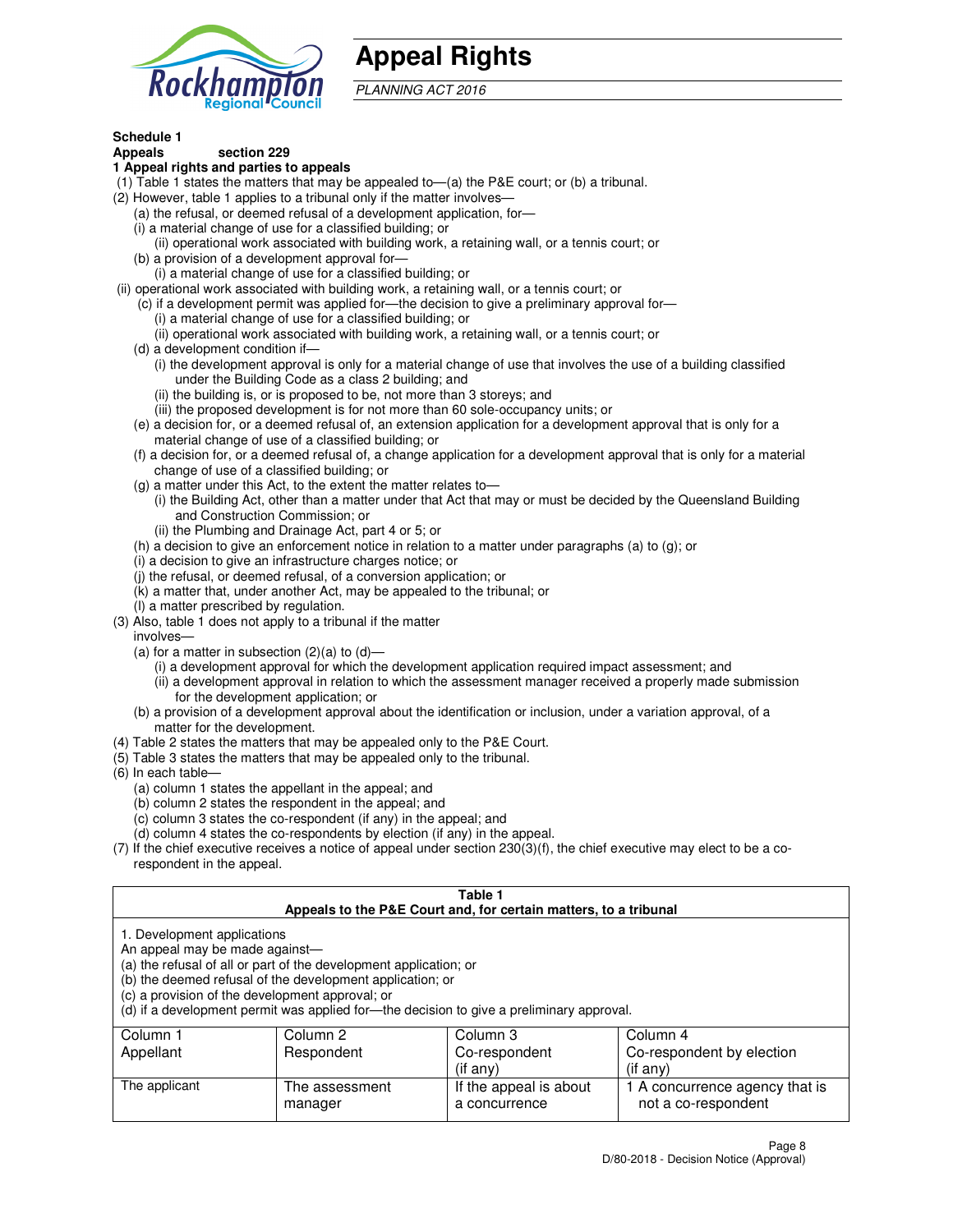| Table 1<br>Appeals to the P&E Court and, for certain matters, to a tribunal                                                                                                                             |                                   |                                                                 |                                                                                                                                                                                                                                                                                                                                                 |  |
|---------------------------------------------------------------------------------------------------------------------------------------------------------------------------------------------------------|-----------------------------------|-----------------------------------------------------------------|-------------------------------------------------------------------------------------------------------------------------------------------------------------------------------------------------------------------------------------------------------------------------------------------------------------------------------------------------|--|
|                                                                                                                                                                                                         |                                   | agency's referral<br>response-the<br>concurrence agency         | 2 If a chosen Assessment<br>manager is the respondent-<br>the prescribed assessment<br>manager<br>3 Any eligible advice agency for<br>the application<br>4 Any eligible submitter for the<br>application                                                                                                                                        |  |
| 2. Change applications<br>An appeal may be made against-<br>(b) a deemed refusal of a change application.                                                                                               |                                   |                                                                 | (a) a responsible entity's decision for a change application, other than a decision made by the P&E court; or                                                                                                                                                                                                                                   |  |
| Column 1<br>Appellant                                                                                                                                                                                   | Column <sub>2</sub><br>Respondent | Column <sub>3</sub><br>Co-respondent<br>(if any)                | Column 4<br>Co-respondent by election<br>(if any)                                                                                                                                                                                                                                                                                               |  |
| 1 The applicant<br>2 If the responsible<br>entity is the<br>assessment<br>manager-an<br>affected entity that<br>gave a pre-request<br>notice or response<br>notice                                      | The responsible<br>entity         | If an affected entity<br>starts the appeal-the<br>applicant     | 1 A concurrence agency for the<br>development application<br>2 If a chosen assessment<br>manager is the respondent-<br>the prescribed assessment<br>manager<br>3 A private certifier for the<br>development application<br>4 Any eligible advice agency for<br>the change application<br>5 Any eligible submitter for the<br>change application |  |
| 3. Extension applications<br>An appeal may be made against-<br>(a) the assessment manager's decision about an extension application; or<br>(b) a deemed refusal of an extension application.            |                                   |                                                                 |                                                                                                                                                                                                                                                                                                                                                 |  |
| Column 1<br>Appellant                                                                                                                                                                                   | Column <sub>2</sub><br>Respondent | Column <sub>3</sub><br>Co-respondent<br>(if any)                | Column 4<br>Co-respondent by election<br>(if any)                                                                                                                                                                                                                                                                                               |  |
| 1 The applicant<br>1<br>For a matter other<br>2<br>than a deemed<br>refusal of an<br>extension<br>application $-$ a<br>concurrence<br>agency, other than<br>the chief executive,<br>for the application | The assessment<br>manager         | If a concurrence<br>agency starts the<br>appeal - the applicant | If a chosen assessment<br>manager is the respondent $-$ the<br>prescribed assessment manager                                                                                                                                                                                                                                                    |  |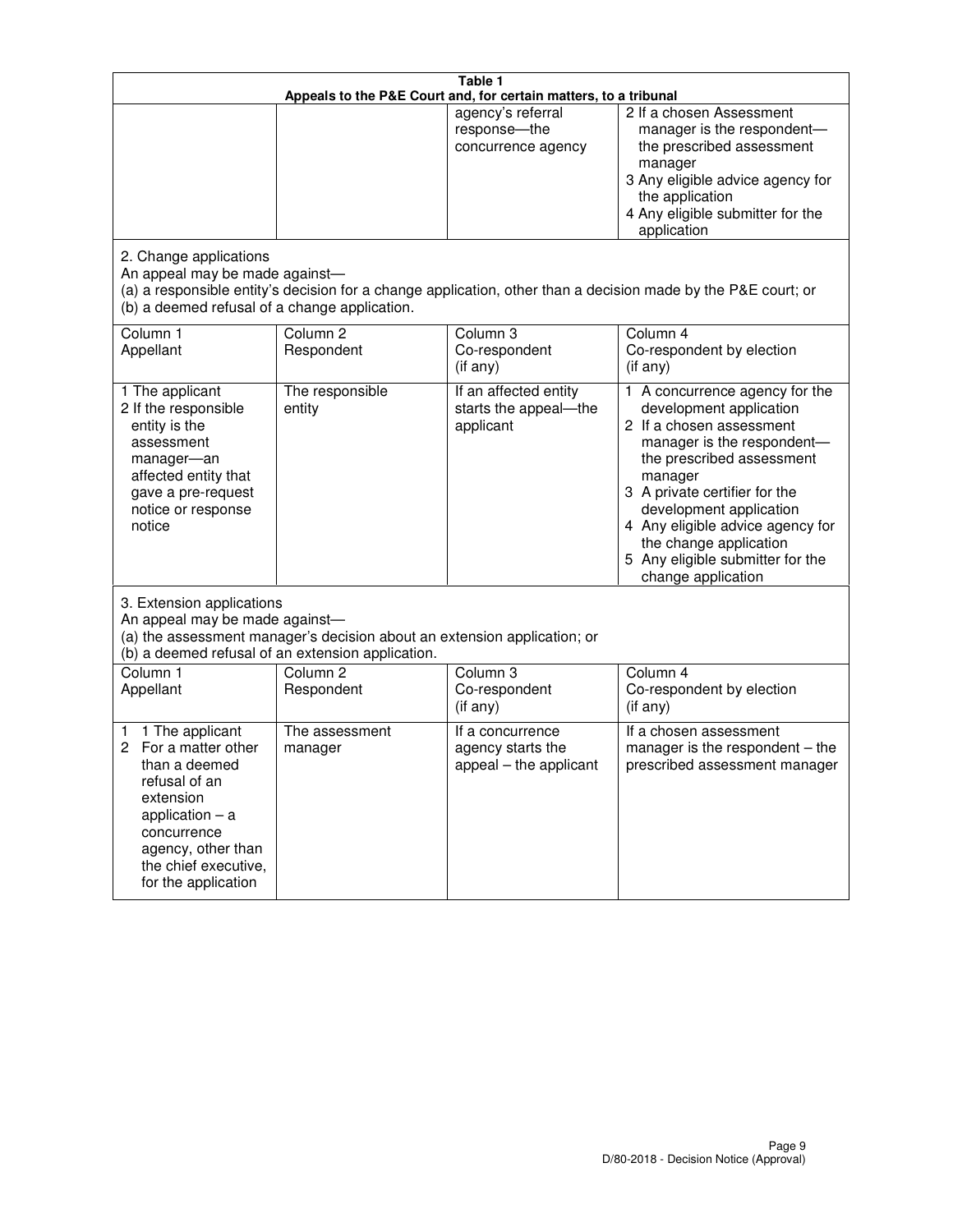#### **Table 1 Appeals to the P&E Court and, for certain matters, to a tribunal**

4. Infrastructure charges notices

An appeal may be made against an infrastructure charges notice on 1 or more of the following grounds

- a) The notice involved an error relating to  $-$ 
	- (i) The application of the relevant adopted charge; or

Examples of errors in applying an adopted charge –

- The incorrect application of gross floor area for a non-residential development
- Applying an incorrect 'use category', under a regulation, to the development
	- (i) The working out of extra demands, for section 120; or
	- (ii) An offset or refund; or
- b) The was no decision about an offset or refund; or
- c) If the infrastructure charges notice states a refund will be given the timing for giving the refund; or
- d) The amount of the charge is so unreasonable that no reasonable relevant local government could have imposed the amount.

| Column 1<br>Appellant                                    | Column 2<br>Respondent                                                    | Column 3<br>Co-respondent<br>$($ if any $)$ | Column 4<br>Co-respondent by election<br>$($ if any $)$ |
|----------------------------------------------------------|---------------------------------------------------------------------------|---------------------------------------------|---------------------------------------------------------|
| The person given the<br>Infrastructure charges<br>notice | The local government<br>that gave the<br>infrastructure charges<br>notice |                                             |                                                         |

5. Conversion applications

An appeal may be made against—

(a) the refusal of a conversion application; or

(b) a deemed refusal of a conversion application.

| Column 1<br>Appellant | Column 2<br>Respondent                                                  | Column 3<br>Co-respondent<br>$($ if any $)$ | Column 4<br>Co-respondent by election<br>$($ if any $)$ |
|-----------------------|-------------------------------------------------------------------------|---------------------------------------------|---------------------------------------------------------|
| The applicant         | The local government<br>to which the conversion<br>application was made |                                             |                                                         |

6. Enforcement notices

An appeal may be made against the decision to give an enforcement notice.

| Column 1<br>Appellant                      | Column 2<br>Respondent       | Column 3<br>Co-respondent<br>$($ if any $)$ | Column 4<br>Co-respondent by election<br>(if any)                                                                                                                          |
|--------------------------------------------|------------------------------|---------------------------------------------|----------------------------------------------------------------------------------------------------------------------------------------------------------------------------|
| The person given the<br>enforcement notice | The enforcement<br>authority |                                             | If the enforcement authority is<br>not the local government for<br>the premises in relation to which<br>the offence is alleged to have<br>happened-the local<br>government |

#### **Table 2 Appeals to the P&E Court only**

1. Appeals from tribunal

An appeal may be made against a decision of a tribunal, other than a decision under

section 252, on the ground of—

(a) an error or mistake in law on the part of the tribunal; or

(b) jurisdictional error.

| Column 1<br>Appellant                             | Column 2<br>Respondent                                    | Column 3<br>Co-respondent<br>(if any) | Column 4<br>Co-respondent by election<br>(if any) |
|---------------------------------------------------|-----------------------------------------------------------|---------------------------------------|---------------------------------------------------|
| A party to the<br>proceedings for the<br>decision | The other party to the<br>proceedings for the<br>decision | -                                     |                                                   |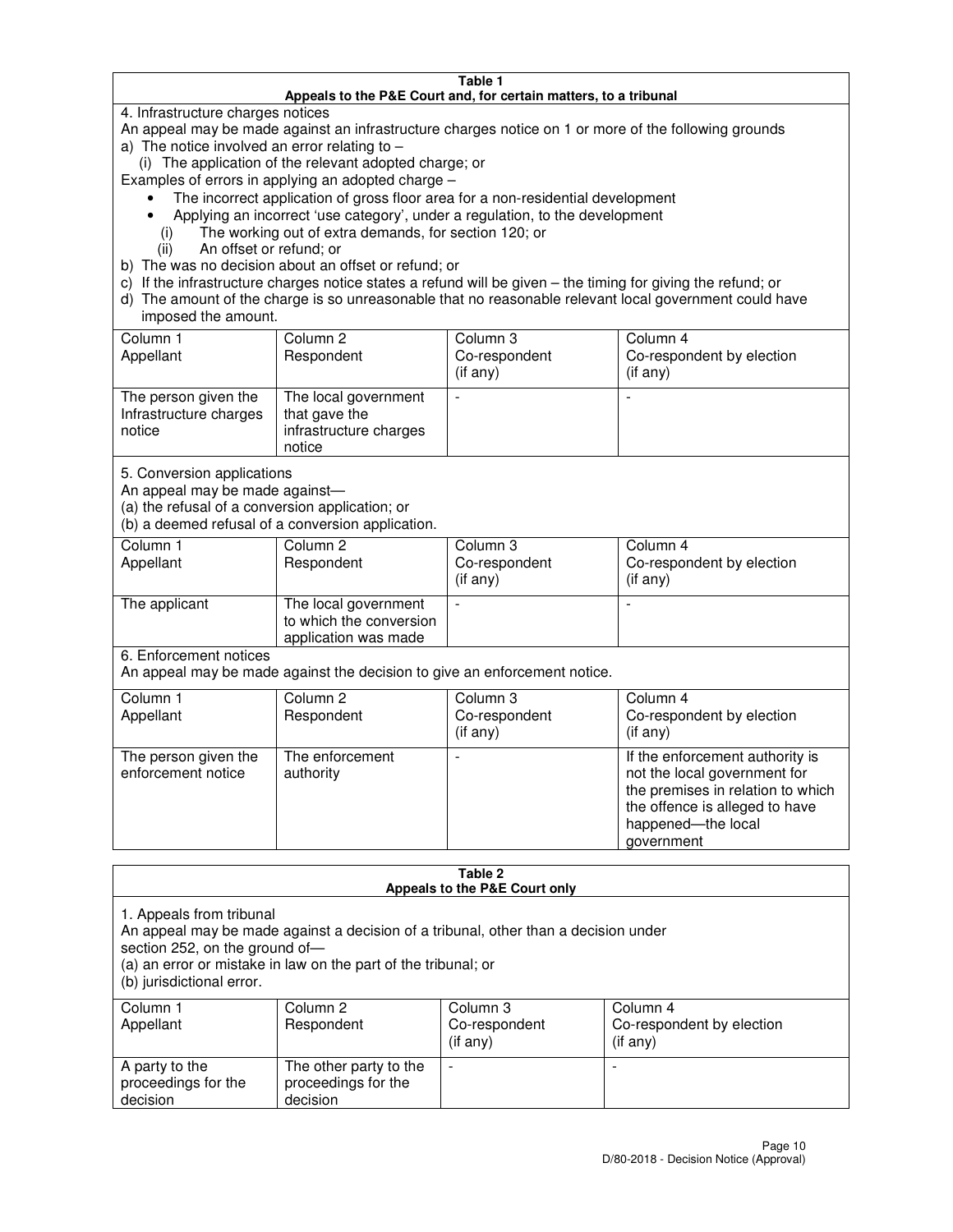#### **Table 2 Appeals to the P&E Court only**

2. Eligible submitter appeals

An appeal may be made against the decision to give a development approval, or an approval for a change application, to the extent that the decision relates to—

(a) any part of the development application for the development approval that required impact assessment; or (b) a variation request.

| Column 1<br>Appellant                                                                                                                                                                                                                                                                                                                                                                                              | Column <sub>2</sub><br>Respondent                                                                                          | Column 3<br>Co-respondent<br>(i f any)                                                                                    | Column 4<br>Co-respondent by election<br>(i f any)   |
|--------------------------------------------------------------------------------------------------------------------------------------------------------------------------------------------------------------------------------------------------------------------------------------------------------------------------------------------------------------------------------------------------------------------|----------------------------------------------------------------------------------------------------------------------------|---------------------------------------------------------------------------------------------------------------------------|------------------------------------------------------|
| 1 For a development<br>application-an<br>eligible submitter for<br>the development<br>application<br>2 For a change<br>application-an<br>eligible submitter for<br>the change<br>application                                                                                                                                                                                                                       | 1 For a development<br>application-the<br>assessment<br>manager<br>2 For a change<br>application-the<br>responsible entity | 1 The applicant<br>2 If the appeal is<br>about a concurrence<br>agency's referral<br>response---the<br>concurrence agency | Another eligible<br>submitter for the<br>application |
| 3. Eligible submitter and eligible advice agency appeals<br>An appeal may be made against a provision of a development approval, or failure to<br>include a provision in the development approval, to the extent the matter relates to-<br>(a) any part of the development application or the change application, for the development approval, that<br>required impact assessment; or<br>(b) a variation request. |                                                                                                                            |                                                                                                                           |                                                      |
| Column 1<br>Appellant                                                                                                                                                                                                                                                                                                                                                                                              | Column <sub>2</sub><br>Respondent                                                                                          | Column 3<br>Co-respondent<br>(if any)                                                                                     | Column 4<br>Co-respondent by election<br>$(if$ any)  |
| 1 For a development<br>application-an<br>eligible submitter for<br>the development                                                                                                                                                                                                                                                                                                                                 | 1 For a development<br>application-the<br>assessment<br>manager                                                            | 1 The applicant<br>2 If the appeal is<br>about a concurrence<br>agency's referral                                         | Another eligible submitter for the<br>application    |

response—the concurrence agency

change application 4. Compensation claims

application 2 For a change application—an eligible submitter for

the change application 3 An eligible advice agency for the development application or

An appeal may be made against—

(a) a decision under section 32 about a compensation claim; or

2 For a change application—the responsible entity

(b) a decision under section 265 about a claim for compensation; or

(c) a deemed refusal of a claim under paragraph (a) or (b).

| Column 1<br>Appellant                      | Column 2<br>Respondent                                 | Column 3<br>Co-respondent<br>(if any) | Column 4<br>Co-respondent by election<br>$($ if any $)$ |
|--------------------------------------------|--------------------------------------------------------|---------------------------------------|---------------------------------------------------------|
| A person dissatisfied<br>with the decision | The local<br>government to which<br>the claim was made | -                                     |                                                         |
| 5. Registered premises                     |                                                        |                                       |                                                         |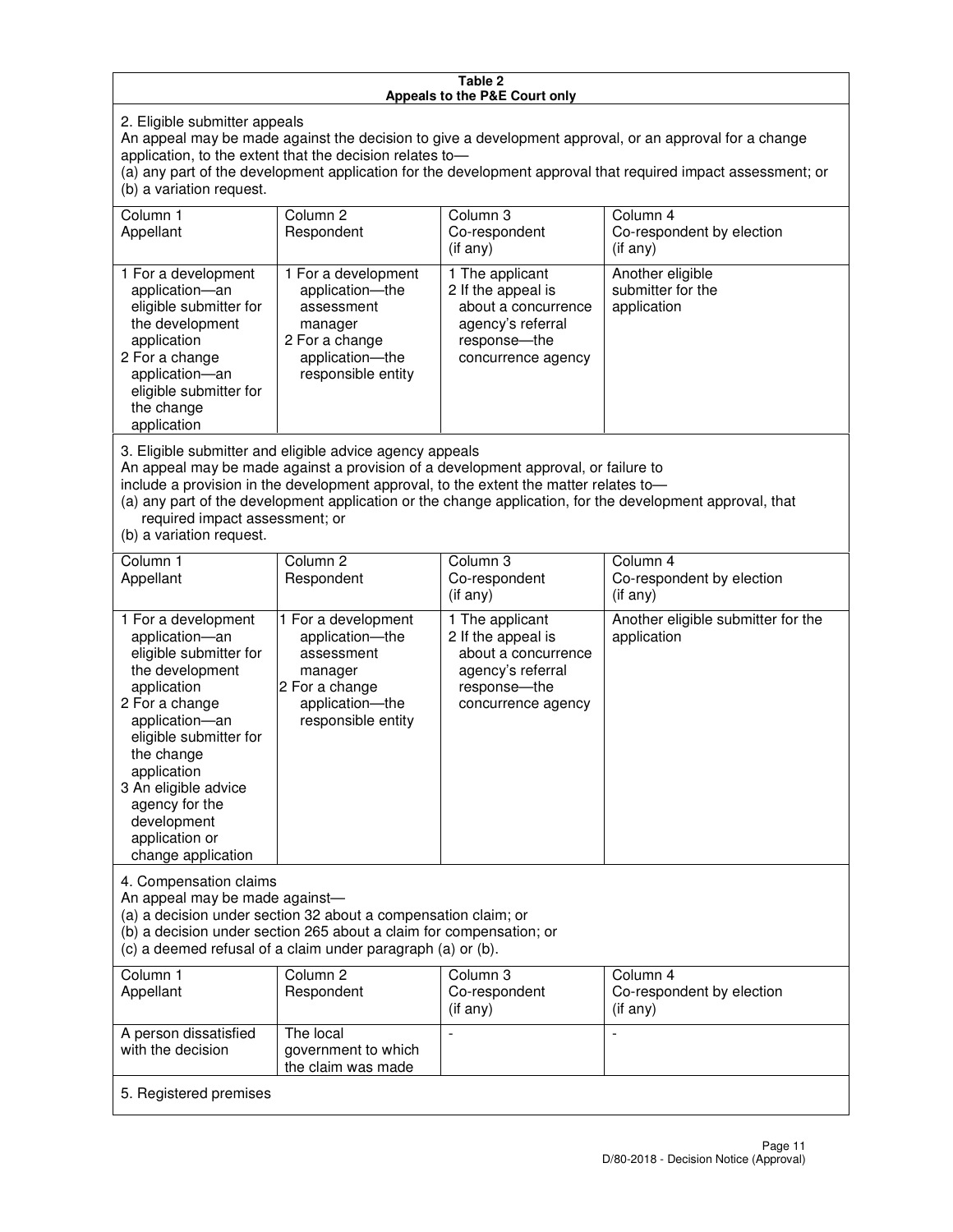| Table 2<br>Appeals to the P&E Court only                                                                                                                                                                                                                                                                             |                                   |                                         |                                                                                                                                                                             |  |
|----------------------------------------------------------------------------------------------------------------------------------------------------------------------------------------------------------------------------------------------------------------------------------------------------------------------|-----------------------------------|-----------------------------------------|-----------------------------------------------------------------------------------------------------------------------------------------------------------------------------|--|
| An appeal may be made against a decision of the Minister under chapter 7, part 4.                                                                                                                                                                                                                                    |                                   |                                         |                                                                                                                                                                             |  |
|                                                                                                                                                                                                                                                                                                                      |                                   |                                         |                                                                                                                                                                             |  |
| Column 1<br>Appellant                                                                                                                                                                                                                                                                                                | Column <sub>2</sub><br>Respondent | Column <sub>3</sub><br>Co-respondent    | Column <sub>4</sub><br>Co-respondent by election                                                                                                                            |  |
|                                                                                                                                                                                                                                                                                                                      |                                   | (if any)                                | (if any)                                                                                                                                                                    |  |
| 1 A person given a<br>decision notice about<br>the decision<br>2 If the decision is to<br>register premises or<br>renew the<br>registration of<br>premises-an owner<br>or occupier of<br>premises in the<br>affected area for the<br>registered premises<br>who is dissatisfied<br>with the decision                 | <b>The Minister</b>               |                                         | If an owner or occupier starts the<br>appeal – the owner of the<br>registered premises                                                                                      |  |
| 6. Local laws<br>An appeal may be made against a decision of a local government, or conditions applied,<br>under a local law about-<br>(a) the use of premises, other than a use that is the natural and ordinary consequence of prohibited<br>development; or<br>(b) the erection of a building or other structure. |                                   |                                         |                                                                                                                                                                             |  |
| Column 1                                                                                                                                                                                                                                                                                                             | Column <sub>2</sub>               | Column 3                                | Column $\overline{4}$                                                                                                                                                       |  |
| Appellant                                                                                                                                                                                                                                                                                                            | Respondent                        | Co-respondent<br>(if any)               | Co-respondent by election<br>(if any)                                                                                                                                       |  |
| A person who-<br>(a) applied for the<br>decision; and<br>(b) is dissatisfied with<br>the decision or<br>conditions.                                                                                                                                                                                                  | The local government              |                                         |                                                                                                                                                                             |  |
|                                                                                                                                                                                                                                                                                                                      |                                   | Table 3<br>Appeals to the tribunal only |                                                                                                                                                                             |  |
| 1. Building advisory agency appeals<br>An appeal may be made against giving a development approval for building work to the extent the building<br>work required code assessment against the building assessment provisions.                                                                                         |                                   |                                         |                                                                                                                                                                             |  |
| Column 1<br>Appellant                                                                                                                                                                                                                                                                                                | Column <sub>2</sub><br>Respondent | Column 3<br>Co-respondent<br>(if any)   | Column 4<br>Co-respondent by election<br>(if any)                                                                                                                           |  |
| A building advisory<br>agency for the<br>development application<br>related to the approval                                                                                                                                                                                                                          | The assessment<br>manager         | The applicant                           | 1 A concurrence agency for the<br>development application<br>related to the approval<br>2 A private certifier for the<br>development application<br>related to the approval |  |
| 3. Certain decisions under the Building Act and the Plumbing and Drainage Act<br>An appeal may be made against a decision under-<br>(a) the Building Act, other than a decision made by the Queensland Building and Construction Commission; or<br>(b) the Plumbing and Drainage Act, part 4 or 5.                   |                                   |                                         |                                                                                                                                                                             |  |
| Column 1<br>Appellant                                                                                                                                                                                                                                                                                                | Column <sub>2</sub><br>Respondent | Column 3<br>Co-respondent<br>(if any)   | Column 4<br>Co-respondent by election<br>(if any)                                                                                                                           |  |